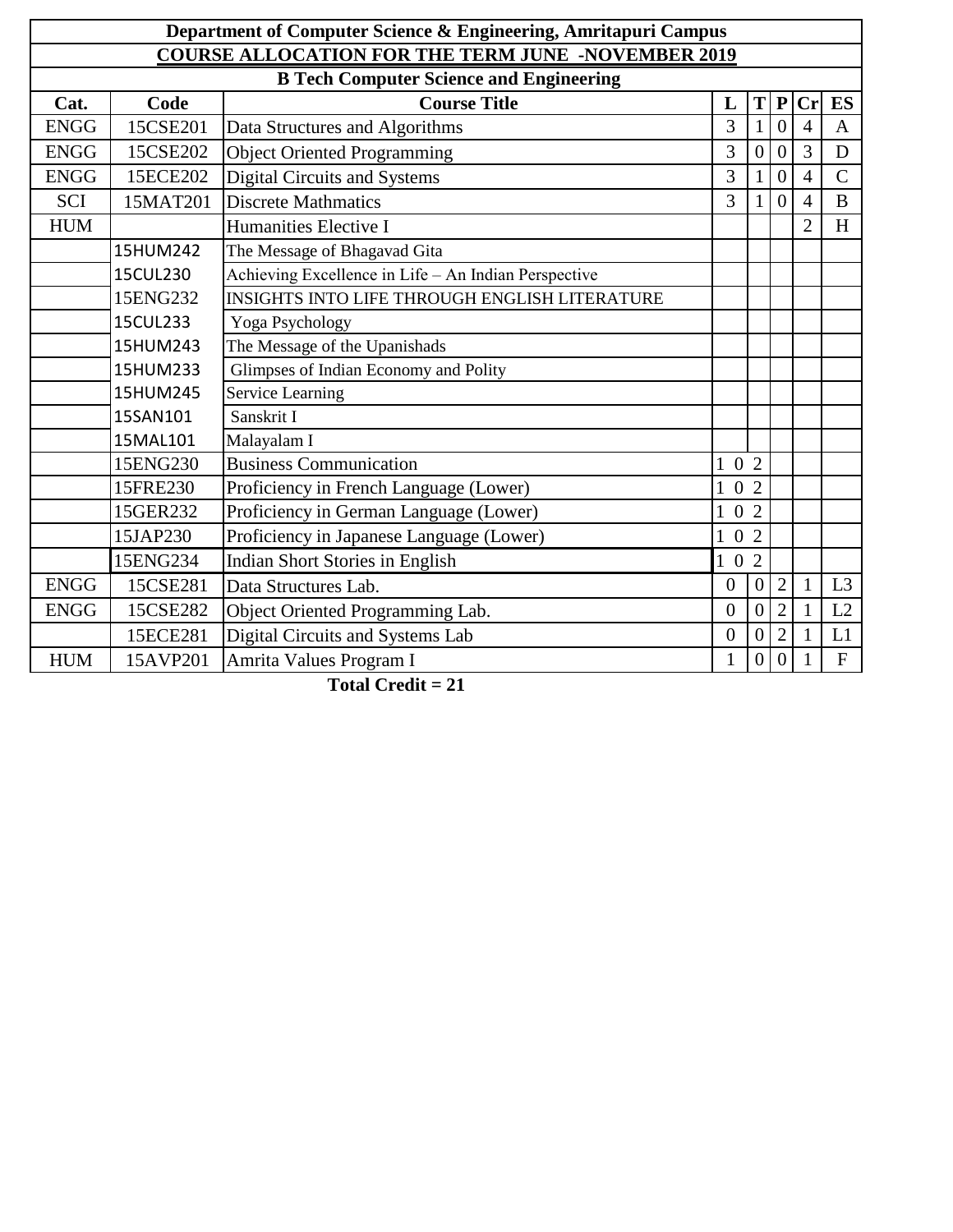## **S5 CSE - 2017 Batch**

| Cat.        | Code     | <b>Course Title</b>                              |                |                |                | $\ T\ P\ Cr\ $ | ES             |
|-------------|----------|--------------------------------------------------|----------------|----------------|----------------|----------------|----------------|
| <b>ENGG</b> | 15CSE301 | <b>Computer Organization and Architecture</b>    | 3              | $\overline{0}$ |                | 3              | A              |
| <b>ENGG</b> | 15CSE302 | Database Management Systems                      | $\overline{2}$ | $\overline{0}$ | $\overline{2}$ |                | $F_{\rm}$      |
| <b>ENGG</b> | 15CSE303 | Theory of Computation                            | 3              | $\overline{0}$ |                | 3              |                |
| <b>HUM</b>  | 15ENV300 | Environmental Science and Sustainability         | 3              | $\overline{0}$ |                | 3              | D              |
| <b>SCI</b>  | 15MAT301 | Linear Algebra, Queueing Theory and Optimization | 3              |                | $\theta$       |                | B              |
| <b>ENGG</b> |          | Elective 1*                                      | 3              | $\overline{0}$ |                |                | E              |
|             | 15CSE338 | Computational Intelligence                       |                |                |                |                |                |
|             | 15CSE337 | <b>Cloud Computing and Services</b>              |                |                |                |                |                |
|             | 15CSE379 | Connected Internet of Things devices             |                |                |                |                |                |
|             | 15CSE370 | Wireless and Mobile Communication                |                |                |                |                |                |
|             | 15CSE431 | <b>Foundations of Data Science</b>               |                |                |                |                |                |
| <b>ENGG</b> | 15CSE381 | Computer Organization and Architecture Lab       | $\Omega$       | 0              | $\overline{2}$ |                | L1             |
| <b>HUM</b>  | 15SSK321 | Soft Skills II                                   |                | 0              | $\overline{2}$ | 2              | G              |
| <b>ENGG</b> | 15LIV390 | Live-in-Lab**                                    |                |                |                | [3]            | P <sub>2</sub> |

**Total=22[+3]**

\*A maximum of one elective course can be chosen from the electives precribed for other branches or from under science electives

\*\*Students undertaking and registering for a Live-in-Lab project, can be exempted from registering for an Elective course in the higher semester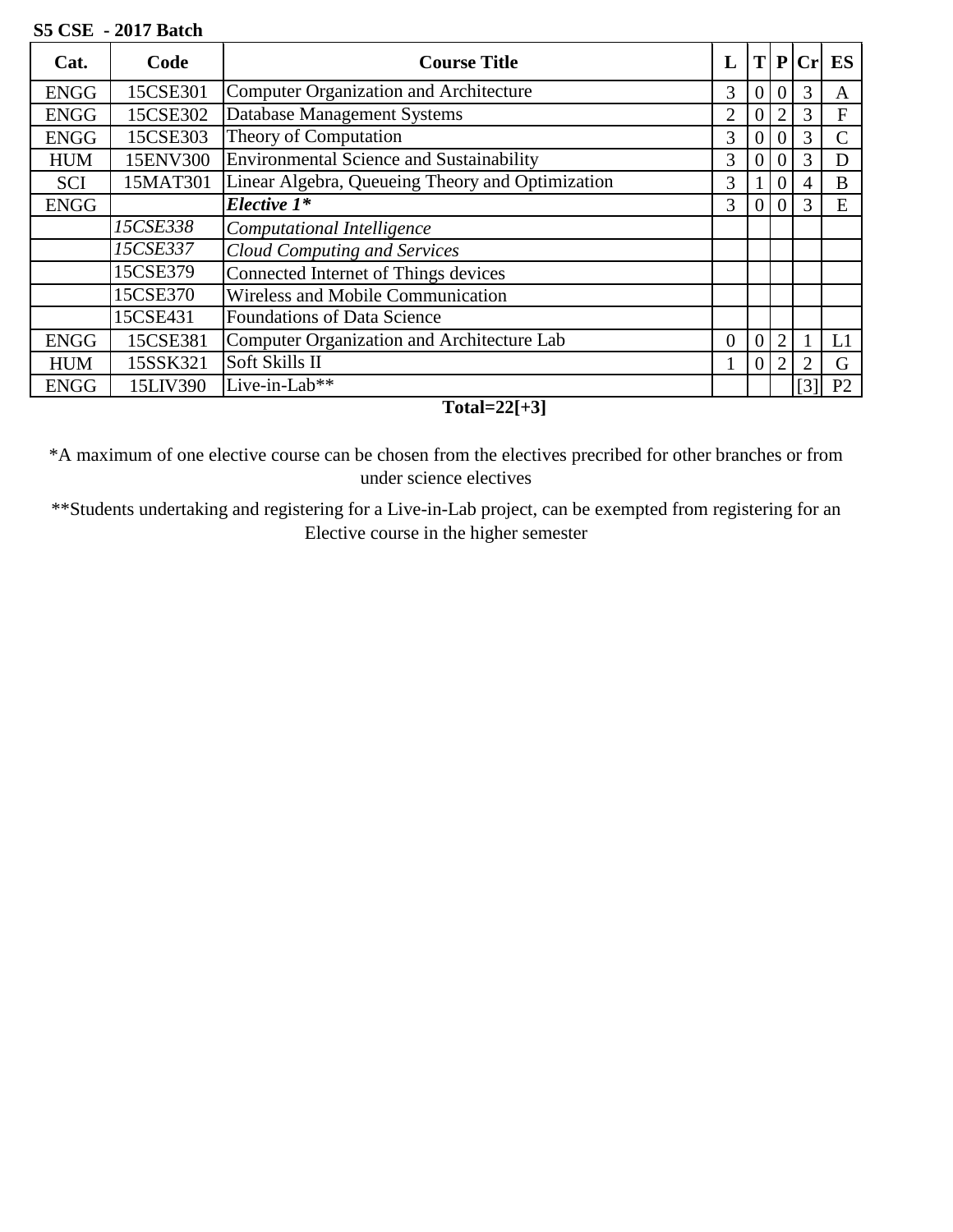## **S7 CSE - 2016 Batch**

| Cat.           | Code     | <b>Course Title</b>                               | $\mathbf{L}$   |                  | T P              |     | $Cr$ ES        |
|----------------|----------|---------------------------------------------------|----------------|------------------|------------------|-----|----------------|
| $\mathcal{C}$  | 15CSE401 | Machine Learning and Data Mining                  | 3              | $\overline{0}$   | $\overline{0}$   | 3   | A              |
|                | 15CSE402 | Structure and Interpretation of Computer Programs | 3              |                  | $\overline{0}$   | 4   | B              |
| $\mathcal{C}$  |          | <b>Elective IV</b>                                | 3              | $\overline{0}$   | $\boldsymbol{0}$ | 3   | E              |
|                | 15CSE341 | Cryptography                                      |                |                  |                  |     |                |
|                | 15CSE350 | <b>Information Retrieval</b>                      |                |                  |                  |     |                |
|                | 15CSE371 | Wireless and Mobile Computing                     |                |                  |                  |     |                |
| C              |          | Elective V                                        | 3              | $\overline{0}$   | $\boldsymbol{0}$ | 3   | D              |
|                | 15CSE352 | <b>Intelligent Systems</b>                        |                |                  |                  |     |                |
|                | 15CSE372 | <b>Wireless Sensor Networks</b>                   |                |                  |                  |     |                |
|                | 15CSE375 | <b>Android Application Development</b>            |                |                  |                  |     |                |
|                | 15CSE360 | Parallel and Distributed Computing                |                |                  |                  |     |                |
| H              |          | <b>Project Based Elective</b>                     | $\overline{2}$ | $\mathbf{0}$     | $\overline{2}$   | 3   |                |
|                | 15CSE376 | <b>Net Centric Programming</b>                    |                |                  |                  |     |                |
|                | 15CSE359 | OS for Smart Devices (Android and IOS)            |                |                  |                  |     |                |
|                | 15CSE346 | <b>Embedded Programming</b>                       |                |                  |                  |     |                |
| $\mathcal{C}$  | 15CSE481 | Machine Learning and Data Mining Lab              | $\theta$       | $\boldsymbol{0}$ | $\overline{2}$   |     | L1             |
| $\overline{C}$ | 15CSE495 | Project Phase 1                                   |                |                  |                  | 2   | P <sub>1</sub> |
| Pr             | 15LIV490 | Live-in-Lab**                                     |                |                  |                  | [3] | P <sub>2</sub> |
|                |          | Total= $19$ [+3]                                  |                |                  |                  |     |                |

\*A maximum of one elective course can be chosen from the electives precribed for other branches or from under science electives

\*\*Students undertaking and registering for a Live-in-Lab project, can be exempted from registering for an Elective course in the higher semester